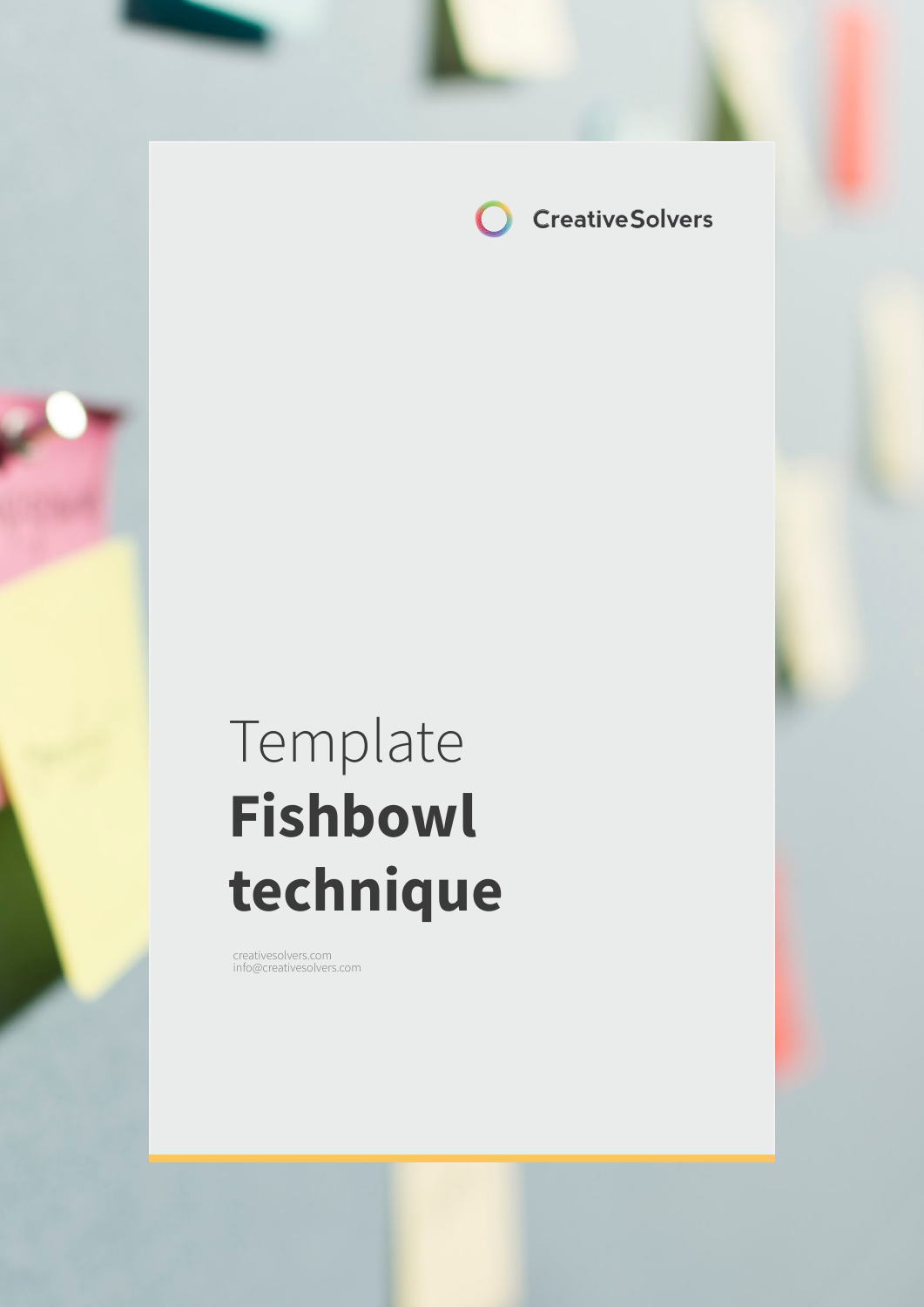# Breaking patterns from a **different perspective**



### **FISHBOWL TECHNIQUE INTRODUCTION**

The Fishbowl technique is an idea generation technique that teaches a team to break through patterns. The Fishbowl is a simple creative technique that can be used quickly during meetings, team meetings and brainstorming sessions. Because this technique is so simple, it is very accessible and usable. It provides a different view on and dynamics in the subjects and towards the teammates. This method has been developed to confront the breaking of patterns.

To perform this technique as well as possible, two groups of people are needed, both forming a circle. This requires an inner and outer circle, where the outer circle observes the inner circle for behaviors, statements and actions.

The term fishbowl stands for the patterns in which people end up. This refers to habituation, doing things as the individual, team or organization is used to doing. When the group is in the inner circle, it is difficult to recognize patterns within themselves and to judge whether the things being done still match. Therefore, a second group is needed that is located in the outer circle and can observe the inner circle from there. By taking a step back, patterns can be seen and then discussed and broken.

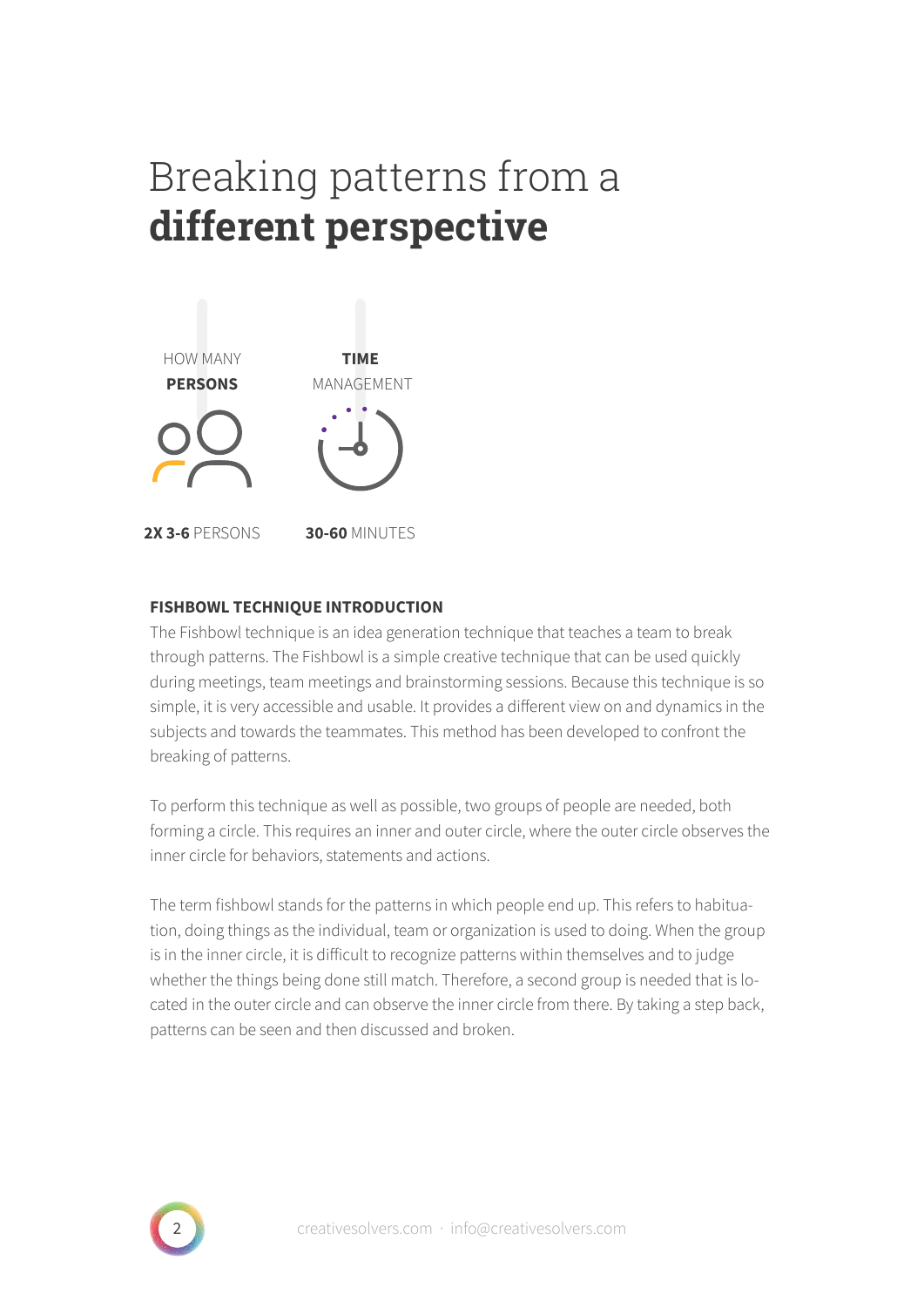# **Executing** the Method



### Schedule

Schedule a meeting, team meeting or brainstorming session.

#### Create groups  $\bigcap$

Organize two groups to start the fishbowl. Where one group forms the inner circle and one group the outer circle.

#### Starting  $\bigcap$

The inner circle starts with the meeting, team meeting or brainstorming session. The second group of team members forms a circle around the inner group and observes the people in that group. Determine whether the group is generally observed or per team member.

#### Take notes ∩

Make sure there is no interaction between the group of people in the outer circle and the group of people in the inner circle. The group surrounding it listens and takes notes on what they see and hear say in the inner group.

## Exchanging information

Once the meeting, team meeting or brainstorming session is over, the team members from the outer circle share their information with the people in the inner circle. In this way patterns become transparent. The next step is to break these patterns.

Tick off the steps

∩